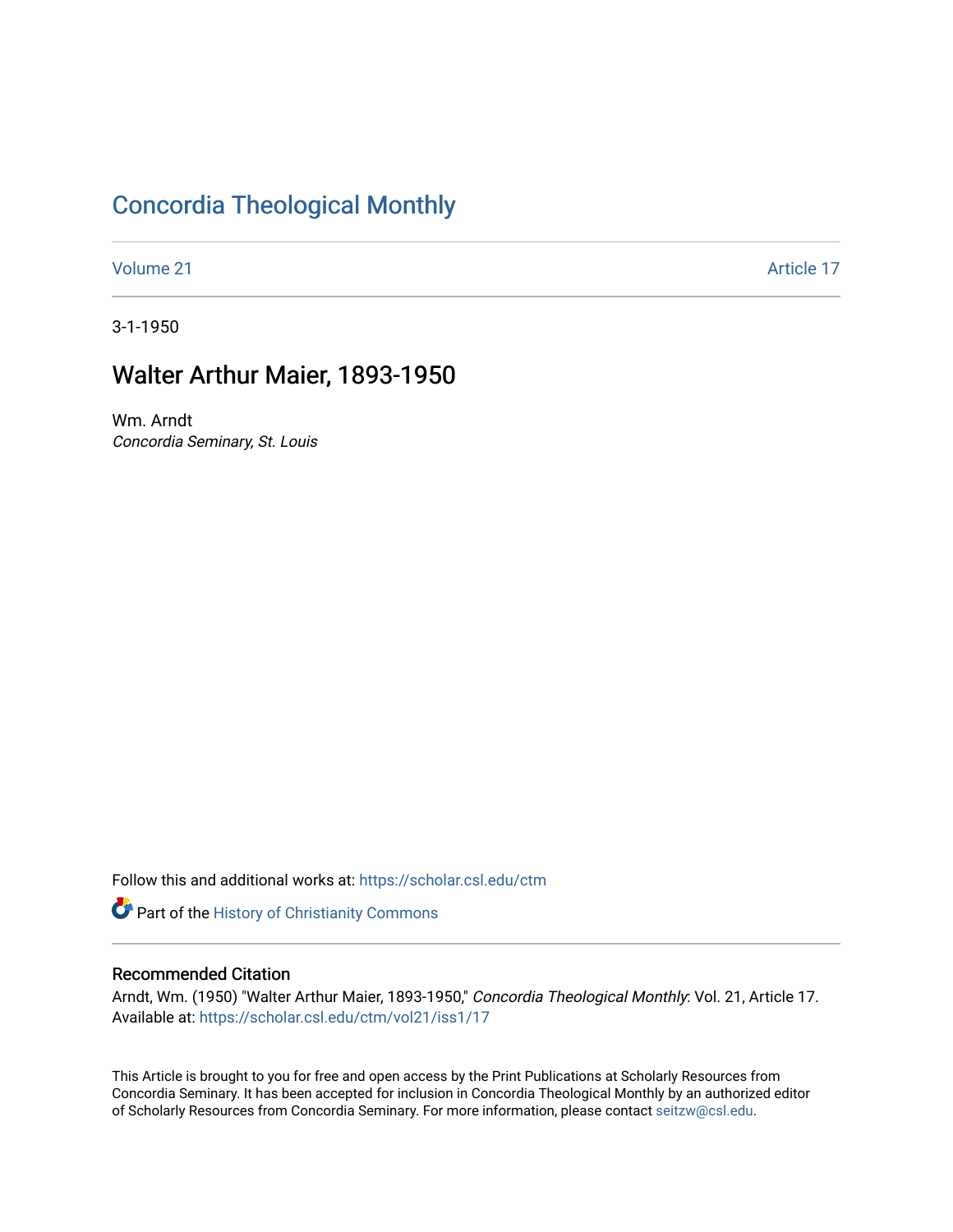# Walter Arthur Maier, 1893-1950

ON January 11, 1950, Concordia Seminary, *St.* Louis, like all other sections of our Church, was thrown into a state of deepest mourning by the news that one of its professors, Dr. Walter A. Maier, shortly after midnight had departed this life. While since 1944 he had been on leave of **absence,** devoting his energies almost exclusively to the work of the Lutheran Hour, he was living on the campus, had contact with other professors and with students, and sent out his Sunday broadcasts from Station KFUO, located on the campus of Concordia Seminary. It was known that on December 29 he had been stricken with a serious heart ailment, but quite generally the hope was entertained that owing to his apparently inexhaustible resources of physical strength and endurance he would soon recover; but the Lord willed otherwise.

It cannot be the purpose of these brief observations to describe in detail Dr. Maier's activities. A few general remarks will have to suffice. The departed colleague was an extremely versatile man. He was widely read, possessed a retentive memory, and could use his gifts and learning with equal facility **inside** and outside the classroom. Perhaps he will be chiefiy remembered for his ability as a public speaker. It may be difficult to define eloquence, but he certainly possessed it. Enormous audiences hung spellbound on his lips. He had a rich, varied vocabulary at his disposal, and the matchless felicity of expression which graced his utterances was the delight of learned and unlearned hearers alike. This endowment, connected with the gift of forceful, dramatic presentation, made him one of the foremost orators of our day.

In this note we wish to speak especially of his theology. Whoever heard him, soon noticed that Dr. Maier was a Biblical theologian. It was his constant aim to preach the great truths of the Scriptures, Law and Gospel, sin and grace, Christ and His redemption. The modern speculations in the field of doctrine had little interest for him. There was no attempt made by him to gain . a hearing by advocating doctrinal compromises. With absolute fearlessness and definite clarity he uttered his convictions. Throughout the English-speaking world he was considered one of the chief

163

1